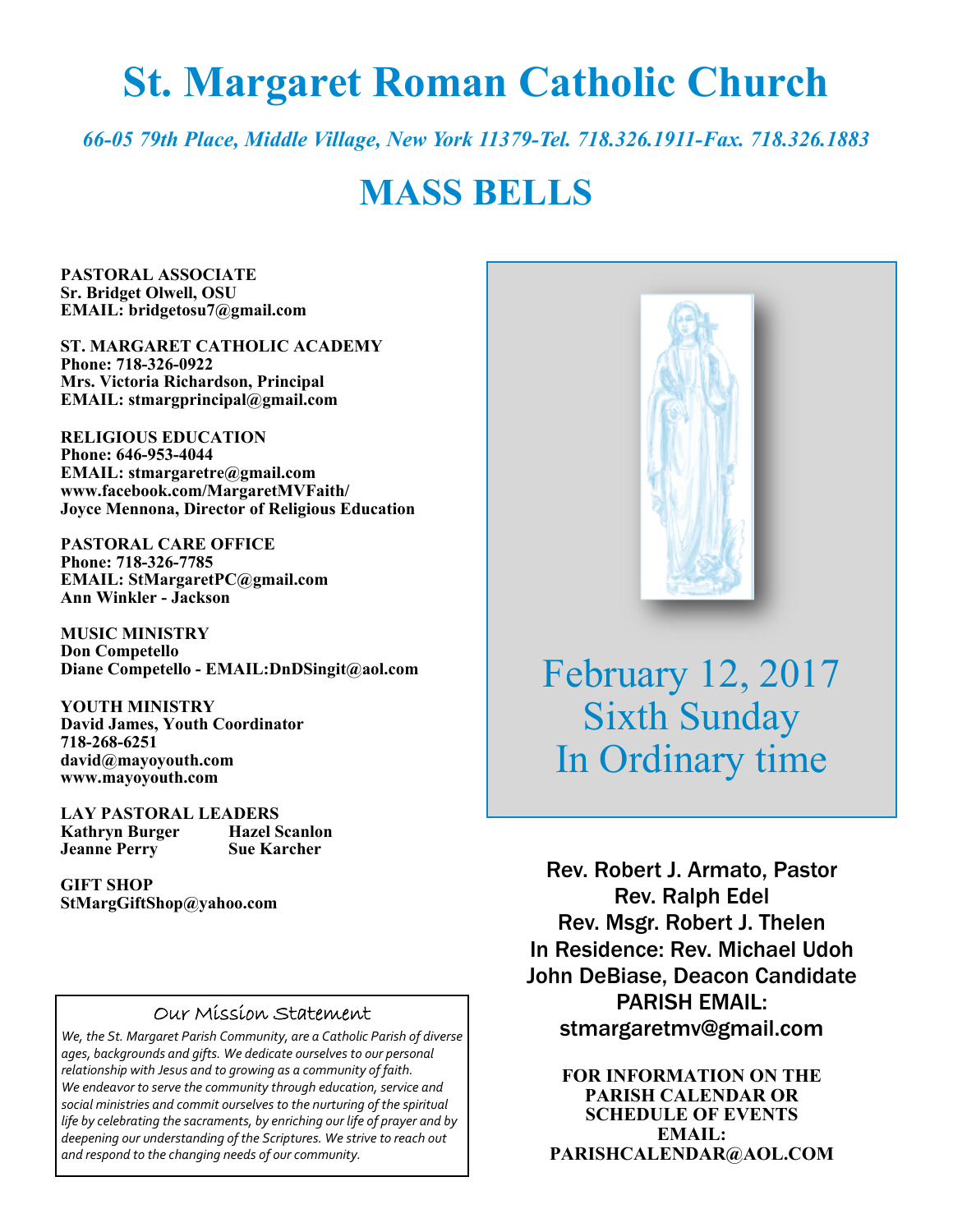#### *MASSES FOR THE WEEK*

| MON.<br>7:00<br>9:00                                                             | <b>FEBRUARY 13 - WEEKDAY</b><br>Filippo and Leonardo Curatolo<br>Rose D'Amato                                                                                    |  |
|----------------------------------------------------------------------------------|------------------------------------------------------------------------------------------------------------------------------------------------------------------|--|
| TUE.                                                                             | FEBRUARY 14 - STS. CYRIL/<br><b>METHODIUS</b>                                                                                                                    |  |
| 7:00<br>9:00                                                                     | Kay O'Loughlin<br>Maria and Calogero Ciaccio                                                                                                                     |  |
| WED.<br>7:00<br>9:00                                                             | <b>FEBRUARY 15 - WEEKDAY</b><br>Deborah Lovett<br>Irma Lackner                                                                                                   |  |
| THU.<br>7:00<br>9:00                                                             | <b>FEBRUARY 16 - WEEKDAY</b><br>Lottie and Stanley Andrzejewski<br><b>Francis Hynes</b>                                                                          |  |
| FRI.                                                                             | <b>FEBRUARY 17 - THE SEVEN</b><br><b>FOUNDERS OF THE ORDER OF</b>                                                                                                |  |
| 7:00<br>9:00                                                                     | <b>SERVITES</b><br><b>Thomas Marx</b><br><b>Robert Narky</b>                                                                                                     |  |
| SAT.<br>8:30                                                                     | <b>FEBRUARY 18 - WEEKDAY</b><br>Collective: Angelina Grillo/Rose Diglio/<br>Michelina Napolitano/Welfare of<br>Remy Lebron/Welfare of Brooke and<br>Alexa Renda/ |  |
|                                                                                  | 2:00PM WEDDING: Christopher Roufacil and<br>Patrycia Jaskolka                                                                                                    |  |
| 5:00PM                                                                           | John and Anna Rice                                                                                                                                               |  |
| SUN.                                                                             | <b>FEBRUARY 19 - SEVENTH SUNDAY</b><br><b>IN ORDINARY TIME</b>                                                                                                   |  |
| 7:30<br>9:00                                                                     | Samantha Barahon<br>Daniele Bussa/Madonna Del Cielo e<br>defunti della famiglia di Agatha Laudani<br>Calogero e Salvatore DiMaggio/<br>Maria Varvaro/            |  |
| 10:30<br><b>NOON</b>                                                             | People of the Parish<br>Fire Lt. Kevin J. Pfeifer<br>5:00PM Aida Baker                                                                                           |  |
|                                                                                  |                                                                                                                                                                  |  |
| <b>REGULAR SCHEDULE OF</b><br><b>MASSES &amp; SERVICES</b>                       |                                                                                                                                                                  |  |
| <b>SATURDAY VIGIL:</b><br>$5:00$ P.M.<br>7:30, 9:00 (Italian),<br><b>SUNDAY:</b> |                                                                                                                                                                  |  |
| $\blacksquare$ WEEKDAYS:<br><b>CONFESSIONS:</b>                                  | 10:30, 12:00 & 5:00PM<br>Varies (See listing above)<br>SATURDAY, 4-4:45pm<br>or by appointment with a priest.                                                    |  |

### **PARISH INFORMATION**

**If you're not registered, please stop into the Rectory office. THE PARISH OFFICE is open from Monday through Friday, 9 am to noon and 1 pm to 7:30 pm. Please respect these hours for your Rectory office business. Thank you.** 

**BAPTISMS** take place on the 1st and 3rd Sundays of the month. Please call the rectory for an appointment.

**WEDDINGS MUST be** scheduled at least six months in advance by appointment with a priest or a deacon. Please call the rectory office. For marriage preparation information visit www.pre-cana.org.

**THE BEREAVEMENT GROUP** meets on the 1st and 3rd Thursday of the month at 10 am in the Convent meeting room. For more info. call Ann, 718.326.7785.

**NOVENA** to Our Lady of the Miraculous Medal...Mondays after the 9 am Mass.

**MORNING PRAYER** daily from Monday through Friday at 8:45am.

**BOY SCOUT TROOP #119** meets on Tuesdays from 7:15-9pm. New members welcome, age 10 1/2 & up. Call 718-894-4099.

**CUB PACK #119** meets on Mondays from 7-8:30pm. New members welcome, age 6- 10-1/2. Call 718-894-4099.

**THE ENGLISH CHOIR** rehearse on Tuesday, at 7:30pm. in the Church.

**THE CHILDREN'S CHOIR** rehearse on Monday, from 6-7pm in the Church. For more info. DnDSingit@aol.com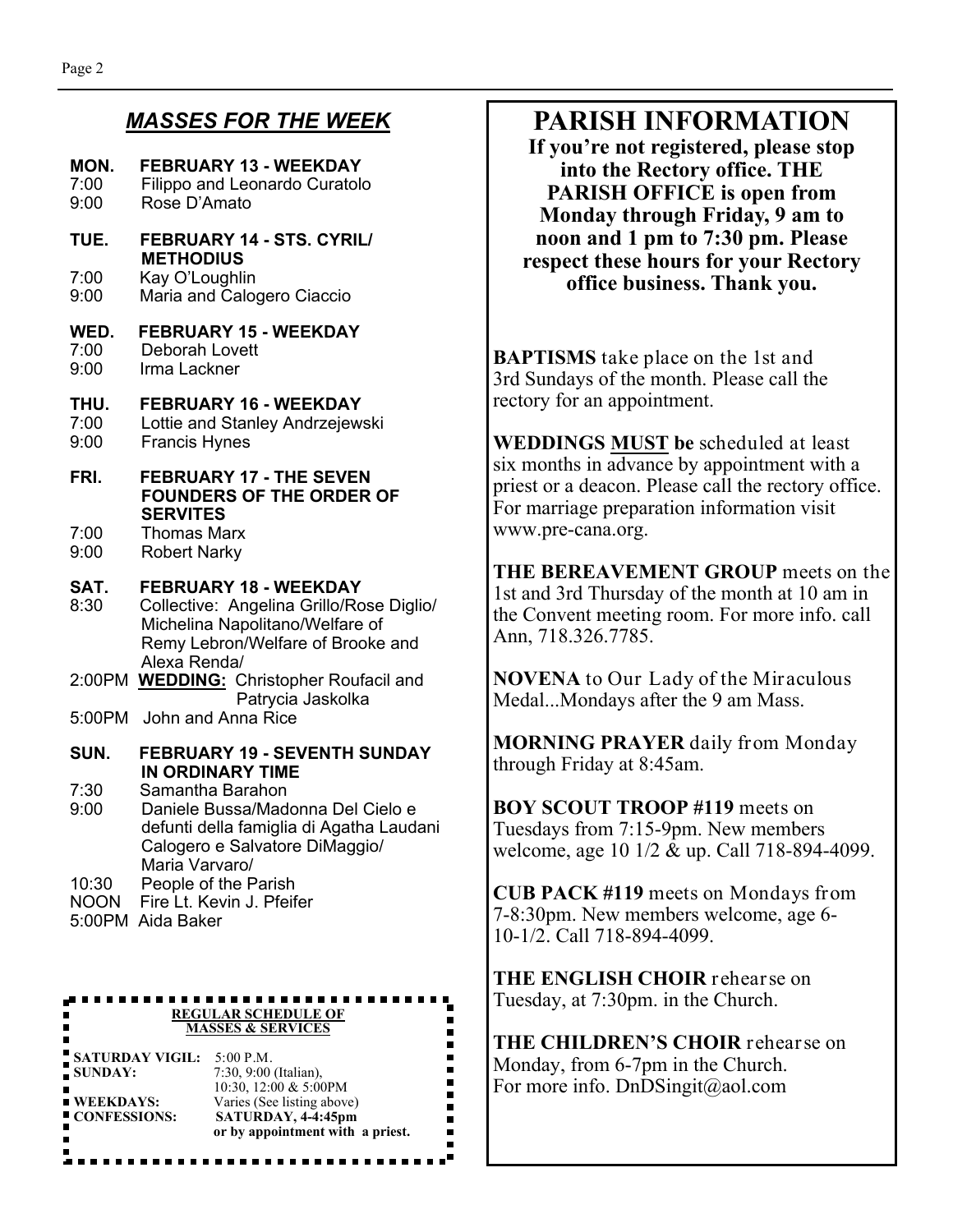# PLEASE PRAY FOR OUR SICK

Karen Guarascio, Connie Faccibene, Eileen Hinrichs, Linda Frazier, Angela Lenihan, Carol Falk, Cari Ann Falk-LoBello, Glen Falk, David J. McConville, Ronald Frazier, John Downer, Michael Machado, Robert Sabini, Maria Rigovich, Jennifer Pagan, Angelo Ferrara, Brooke Renda, Dace Pellettiere, Joe O'Brien, Edna Bojakowski, Bob Marvin, Lee Falk, Don Scheck, Patricia Johnson, Karl DeSousa, Laura Ruffner, Barbara Elder, Rachael Harris, Carol Arevalo, Scott White, Santo Pantina, Peter Gillespie, Alysia Sanders Rismoan, Michael Hirst, Bob Schaefer, Rose Marie Santos, Bernice Muller, Maria Millocca, Baby McKinley Kelleher, Isabelle Azzaro, Lucy Lento, Sean Harrison, Richard Santangelo, Michael Russo, Frank Cesare, Joseph Simon, Joseph Stubbs, Justin James Quirke, Rose Healy, Parrish Wert, Michael Hirst, Matteo Sabini, Carmen Melendez, Jim O'Driscoll, Jeanette Spartaro, Linda Castagna, Elizabeth Ott, Marion Caracciola, Baby Keila Mary Champoli, The Ferrugio Family, Alexa Renda, Dorothy Mai, Marc Gandasegui,

The names will remain for 3 months ONLY, unless you call 326-1911 and ask for continued prayers

**Prayer Requests Pray for vocations to the Priesthood and Religious Life. Please pray for our men and women, from our parish serving in the defense of our country: Lt. Col. Thomas Frohnhoefer Sgt. Robert A. Domenici** 

> *WE RECALL OUR BELOVED DECEASED*

*May they rest in Christ's Peace!* 

# *MEMORIALS WINE & HOST THIS WEEK*

*are offered in memory of Rosemarie Sparacio.* 

# *SANCTUARY LAMP & ALTAR*

*CANDLES THIS WEEK are offered in memory of Charles G. Haslach.* 

#### *TABERNACLE LAMP THIS WEEK*

*is lit in memory of Guido & Anna Carosi.* 

#### **CONTRIBUTION STATEMENTS** Saturday: Blessed Virgin Mary for tax purposes will **ONLY BE AVAILABLE UPON REQUEST**

Please call the Rectory, 718-326-1911 if you would like a statement mailed to you

## *TODAY'S READINGS*

First Reading — God allows us to make choices, but we are not to choose injustice or sinfulness (Sirach 15:15-20). **Psalm** — Blessed are they who follow the law of the Lord! (Psalm 119). **Second Reading** — God's wisdom is mysterious and hidden (1 Corinthians 2:6-10). **Gospel** — Jesus has come not to abolish but to fulfill the law and the prophets (Matthew 5:17-37).

#### *READINGS FOR THE WEEK*

| Monday:    | Gn 4:1-15, 25; Ps 50:1, 8, 16bc-17, 20- |
|------------|-----------------------------------------|
| 21;        | Mk 8:11-13                              |
| Tuesday:   | Gn 6:5-8; 7:1-5, 10; Ps 29:1a, 2,       |
|            | 3ac-4, 3b, 9c-10; Mk 8:14-21            |
| Wednesday: | Gn 8:6-13, 20-22; Ps 116:12-15, 18-19;  |
|            | Mk 8:22-26                              |
| Thursday:  | Gn 9:1-13; Ps 102:16-21, 29, 22-23;     |
|            | Mk 8:27-33                              |
| Friday:    | Gn 11:1-9; Ps 33:10-15; Mk 8:34 - 9:1   |
| Saturday:  | Heb 11:1-7; Ps 145:2-5, 10-11;          |
|            | Mk 9:2-13                               |
| Sunday:    | Lv 19:1-2, 17-18; Ps 103:1-4, 8, 10,    |
|            | 12-13; 1 Cor 3:16-23; Mt 5:38-48        |
|            |                                         |

#### *SAINTS AND SPECIAL OBSERVANCES*

Sunday: Sixth Sunday in Ordinary Time; World Marriage Day Tuesday: Ss. Cyril and Methodius; Valentine's Day Friday: The Seven Founders of the Order of Servites<br>Saturday: Blessed Vi

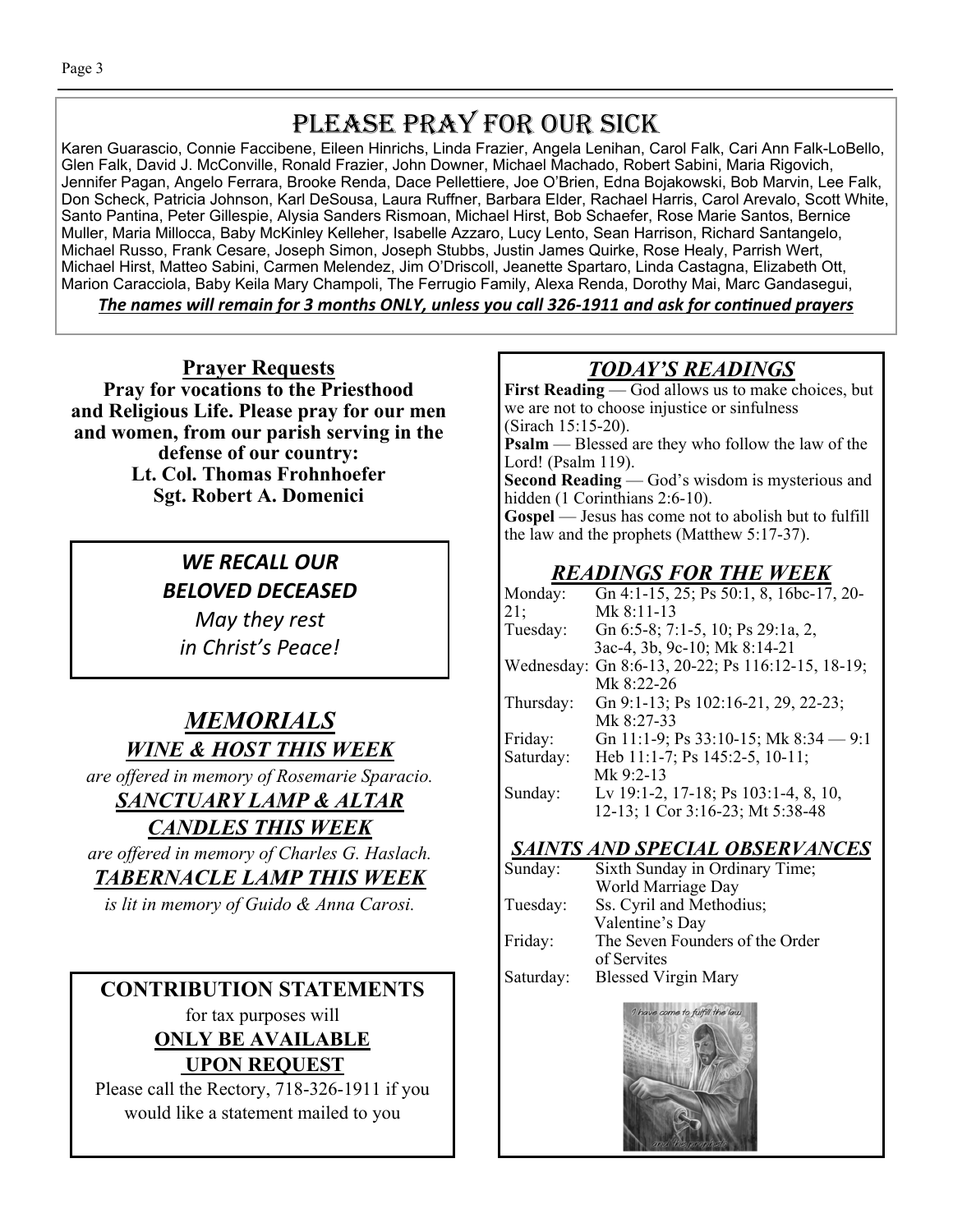#### *TREASURES FROM OUR TRADITION*

 By the early 1950s some scholars were calling for the restoration of Communion of the faithful on Good Friday, since by then only a priest received, consuming the host from the Holy Thursday repository. In 1955 the new Good Friday liturgy was timed to begin at three o'clock everywhere, and included the option of Holy Communion, but without the Precious Blood that had originally been part of the liturgy. Today, there is increasing debate among theologians. Some feel that it would be better to fast from the Eucharist on Good Friday, focusing on the mystery of the cross and highlighting the Easter Communion. Others say that this Communion infuses the sadness of the day with awareness of Christ's victory. It is not a day of mourning, of course, and the Passion according to John grounds the liturgy in a sense of Christ's victory over death and the triumph of the cross. The tradition is rich and varied, and we are still in the early stages of recovering an ancient way of doing things.

 Why do we call the day "good"? The English and Dutch languages share this name, and its origin stems from the name "God's Friday." The traditional name for the day in Latin is *Feria VI in Parasceve*, which translates as "The Sixth Day of the Week of Preparation." Other languages make do with "Holy Friday." In another part of England, as in Denmark, the people used to call it "Long Friday," a good description for a quiet day without work and no chance for play or a good meal!

#### **BLOOD DRIVE UPDATE**

MANY, MANY THANKS from the New York Blood Center to all who responded to the request for much needed blood donations. January 22nd's Blood Drive here, at St. Margaret, was a BIG SUCCESS! We are happy to report that 73 units of blood were collected. Very special thanks go also to the Girl Scouts, their leaders and all of the parish Blood Drive volunteers. They all provided service above and beyond the call of duty to make the blood donation process run so smoothly throughout the day. A job well done by all!

#### **DO YOU HAVE AN IPHONE OR AN ANDROID PHONE?**

Want to keep up with St. Margaret's news? Download our parish app. Daily Mass readings, prayers, bulletins and more. Just text the word "APP" to 88202 or search "My Parish App" in Google Play Store or App Store.





Sign-up Sunday is today, February 11-12. The sessions begin the week of February 27th and end April 3rd. Pray, that the Holy Spirit will guide all of us so that we become evermore "Together in Christ." Please consider joining a small group and bring your best friend and/or your neighbor with you. Treat yourself!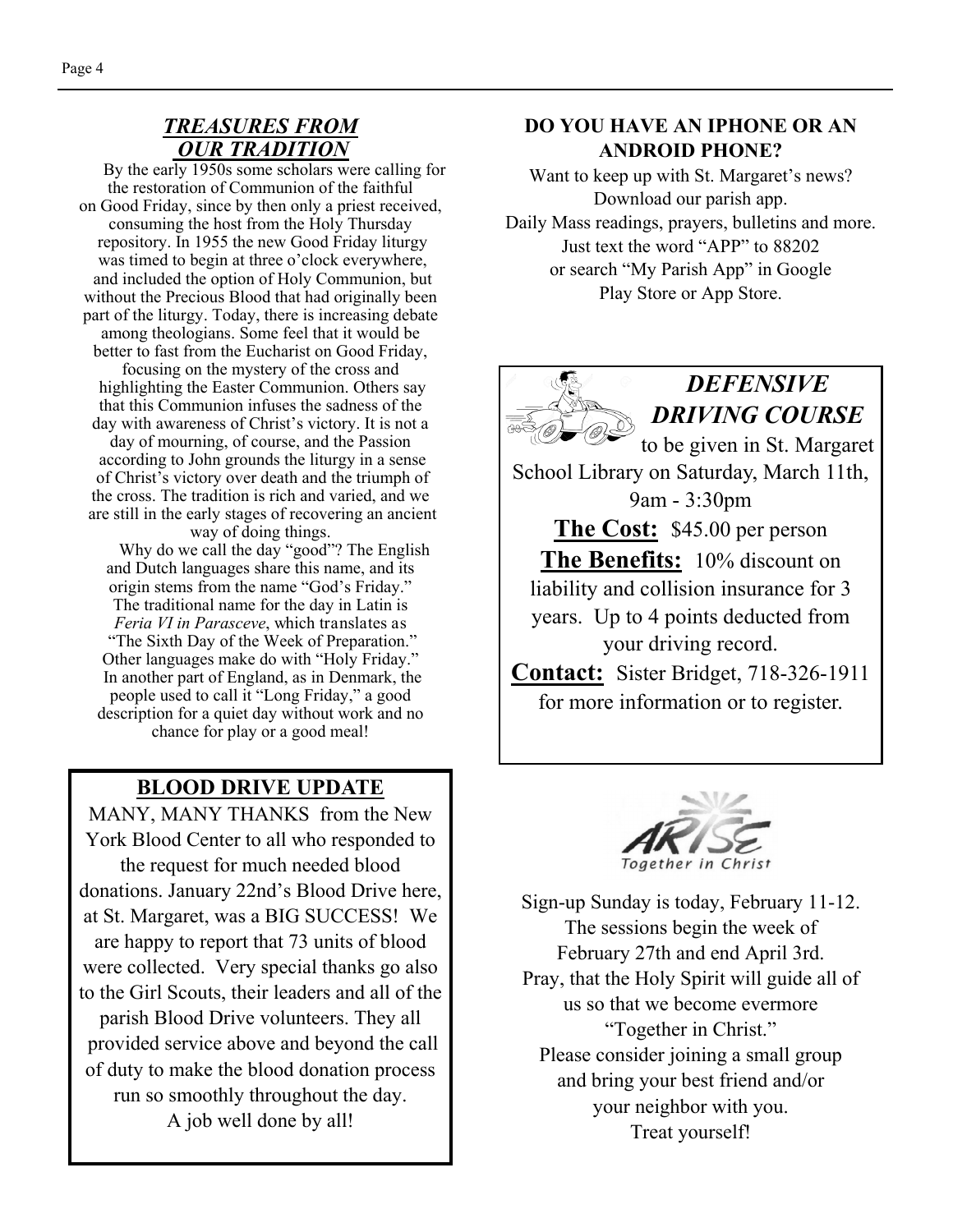## *CHOICE*

 "If you choose you can keep the commandments," Sirach tells us. God "has set before you fire and water; to whichever you choose, stretch forth your hand" (Sirach 15:15, 16). This is a great mystery: God does not control us so completely that we cannot choose our own path. We have certain boundaries, of course, but no one but we can choose our way within those boundaries. In today's reading from Matthew's Gospel, Jesus reminds us of our freedom and our responsibility for our lives. He calls us to look beyond the words of the commandments, all the way to their meaning. Look beyond the adultery to the selfishness that poisons our love. Look beyond the murder to the anger that eats away at our compassion. Look beyond the perjured testimony to the lies and deception that drive our behavior. Our vocation is to choose life for ourselves, and to choose a path through our part of the world that helps make life possible and more abundant for others as well.



#### **IRISH NIGHT CELEBRATION**

Join us at St. Margaret Annual Irish Night on Saturday, March 4th from 7:00pm til 12:00am.

Tickets are \$45p/p which includes traditional Irish dinner, beer, wine, soda, coffee & dessert.

Entertainment by *THE CUNNINGHAM BROTHERS* 

For more information and tickets, call Susan, 718-417-3102; Ann, 718-326-1256; Bridie, 917-302-3569 or Maureen, 917-589-6804.

> *DON'T MISS THE FUN!!*

**THE ST. VINCENT dePAUL FOOD PANTRY is located at 66-25 79 Place The pantry is open on WEDNESDAY AND SATURDAY from 10am to 12 Noon.** 

### **SAINT MARGARET GIFT SHOP**

open Wednesdays, 12pm - 4pm Saturdays, 4pm - 5pm and Sundays, 9am - 1pm We have a selection of religious goods: Rosaries - Medals - Gifts - Crucifixes Statues - Bibles and other books **AND MORE!** 

If we don't have it, we'll try to get it for you. The Gift Shop is located in the rectory. Please use the red side door in the parking lot. If the door is closed, please knock.



**ST. MARGARET'S YONKERS EMPIRE CITY BUS TRIP FEBRUARY 20, 2017** 

The bus will be in front of the Church and will **leave promptly at 9am.** The cost is \$23.00p/p. For reservations/information call **Betty, 718-326-0198 ONE LUCKY PERSON WILL WIN A FREE RIDE ON OUR MARCH TRIP!** 



*What eye has not seen, and ear has not heard, and what has not entered the human heart, what God has prepared for those who love (God), this God has revealed to us through the Spirit*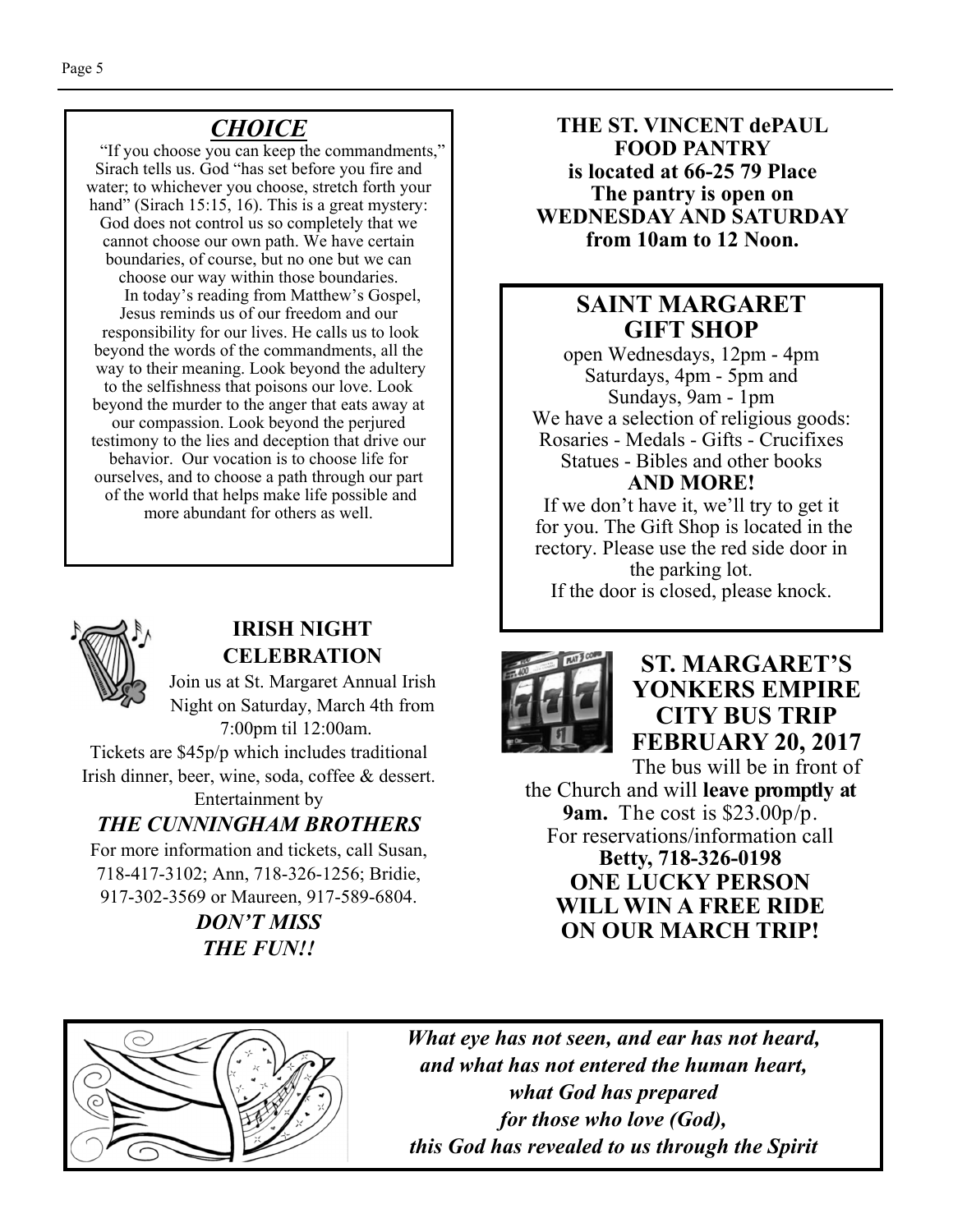# SCHOOL NEWS

#### **FROM THE DESK OF THE ACADEMY**

School will be closed from February 20-24 for Mid Winter Recess. Have a safe and warm break. Tour Tuesdays are scheduled for those interested in our school for September 2017. If you would like to attend one of our tours at 9:30 AM on the following dates, please call 718-326-0922 to RSVP. Dates available: February 14, 28, March 7, 14, 21 and April 4. Applications for Nursery to Grade 8 are accepted. Come and see the many great things going on in our classrooms.

Martha Rickey, a member of our Parish, is currently in her third and final year at the Pastoral Institute. This is the year in which she must declare a ministry and complete an internship. Martha has chosen to start a Ministry of Consolation here at St. Margaret. Training for all aspects of this Ministry will be held on February 15th from 10am - 12 Noon, or 7 - 9pm in the convent meeting room. This is a very special ministry and it will

need your support.

#### **THE ST. JOHN'S UNIVERSITY SPEECH AND HEARING CENTER**

will be offering **FREE** speech and hearing screenings through April 27th. Please call the center, 718-990-6480 to schedule an appointment. The Speech and Hearing Center is located at 152-11 Union Turnpike, Flushing, NY

#### *ST. MARGARET'S LUCKY NUMBER 2017*

| B. Hoelle (b)   |
|-----------------|
|                 |
|                 |
|                 |
|                 |
| R. Aguggia (b)  |
| P. Chalmers (b) |
|                 |
|                 |

#### **HELP SUPPORT YOUR PARISH Buy a "LUCKY NUMBER" FOR 2017 based on NY State Lottery, every evening of the year.** Single Subscriptions: \$60.00, two or more subscriptions, \$50.00 each. Call Patti C, 718-639-2263 MINISTRY OF CONSOLATION<br>for more information.

#### *ANOINTING OF THE SICK MASS*

Saturday, March 4th at 1:00pm Sponsored by the Senior Goal Group Our Lady of Hope Church 61-27 71 Street, Middle Village Light Refreshments will be served in the cafeteria after the Mass. For more information call 718-429-5438 or www.ourladyofhopeparish.org



*For God so loved the world that he gave his only begotten son so that whoever believes in him shall have everlasting life*